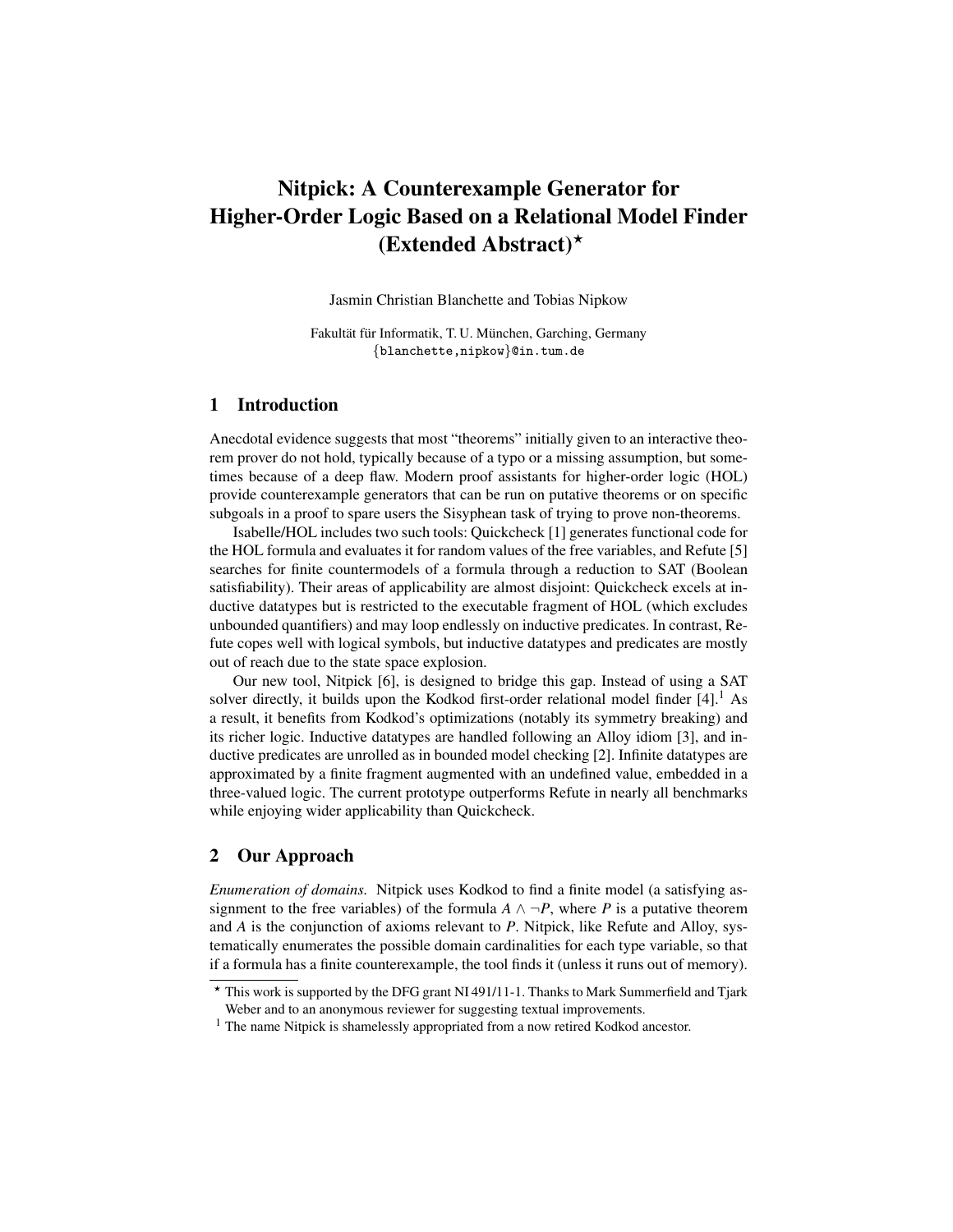*Nonuniform representations.* The encoding of HOL terms as Kodkod expressions is designed to take advantage of Kodkod's relational calculus. Functions are normally represented as relations constrained to be left-total and functional. However, predicates and other functions whose range has cardinality 2 are naturally represented as sets. Higher-order quantifiers are skolemized away when practicable. Any remaining quantified function is replaced by a *k*-element vector of values, where *k* is the cardinality of the function's domain. Vectors are also used for functions passed as arguments to other functions. Abstractions  $\lambda x$ .  $f(x)$  are encoded as comprehensions  $\{(x, y) | y = f(x)\}$ .

*Partiality.* Because of the axiom of infinity, the type *nat* of natural numbers does not admit any finite models. To work around this, Nitpick considers prefixes  $\{0,1,\ldots,K\}$ of *nat* and maps numbers beyond *K* to the undefined value ( $\perp$ ). Formulas of the form  $\forall n$ :*nat*. *P*(*n*) become ( $\forall n \le K$ . *P*(*n*)) ∧ *P*(⊥). Undefined values lead to a three-valued logic, which is encoded in terms of Kodkod's binary logic. If the formula evaluates to ⊥, Nitpick reports the model as a potential counterexample and continues looking for a model that makes the formula evaluate to *True*. The user can instruct Nitpick to use Isabelle's automatic tactics to ascertain whether a potential counterexample is genuine.

*Inductive datatypes and recursive functions.* A typical example of an inductive datatype is  $\alpha$  *list*, the type of lists with elements of type  $\alpha$  generated by the constructors  $Nil$  ::  $\alpha$  *list* and  $Cons: \alpha \rightarrow \alpha$  *list*  $\rightarrow \alpha$  *list*. Nitpick's approach to inductive datatypes is inspired by the Alloy modeling of infinite datatypes done by Kuncak and Jackson [3]. Conceptually, each constructor is seen as constructing a different type, for which the user can specify a cardinality. For example, using a cardinality of 1 for *Nil* and 10 for *Cons*, Nitpick looks for all counterexamples that can be built using at most 11 different lists. The constructors are constrained relationally to ensure freedom and induction.

Functions that operate on inductive datatypes are often implemented by recursion. Instead of using the internal representation of functions synthesized by Isabelle's primrec and function packages, Nitpick relies on the more natural equational specification entered by the user.

*Inductive predicates.* Besides recursion, Isabelle also supports induction as a definition principle. An inductive predicate corresponds to a least fixed point. If there is only one fixed point (which can usually be proved automatically using Isabelle's termination tactics), Nitpick simply takes the fixed point equation as the specification of the predicate; for example, given the introduction rules *even* 0 and *even*  $n \Longrightarrow$  *even*  $(n+2)$ , Nitpick uses the equation *even*  $n = (n = 0 \vee (\exists m. n = m + 2 \wedge even m))$ . In the general case, Nitpick unrolls the predicate a given number of times, as in bounded model checking [2]. Because the unrolling is incomplete, the predicate typically evaluates to *True* or ⊥, rarely *False*.

*Function specialization.* A simple but effective optimization is to eliminate fixed arguments. Consider the *map* function specified by *map*  $f$  *Nil* = *Nil* and *map*  $f$  (*Cons*  $xxs$ ) = *Cons* (*f x*) (*map f xs*). To falsify the formula *map*  $h[y] = [h y]$ , Nitpick introduces a new function *map*<sup> $\prime$ </sup> defined by *map*<sup> $\prime$ </sup> *Nil* = *Nil* and *map*<sup> $\prime$ </sup> (*Cons x xs*) = *Cons* (*h x*) (*map*<sup> $\prime$ </sup> *xs*) and attempts to falsify  $map'$   $[y] = [h y]$  instead. This drastically reduces the search space, especially for higher-order functions.